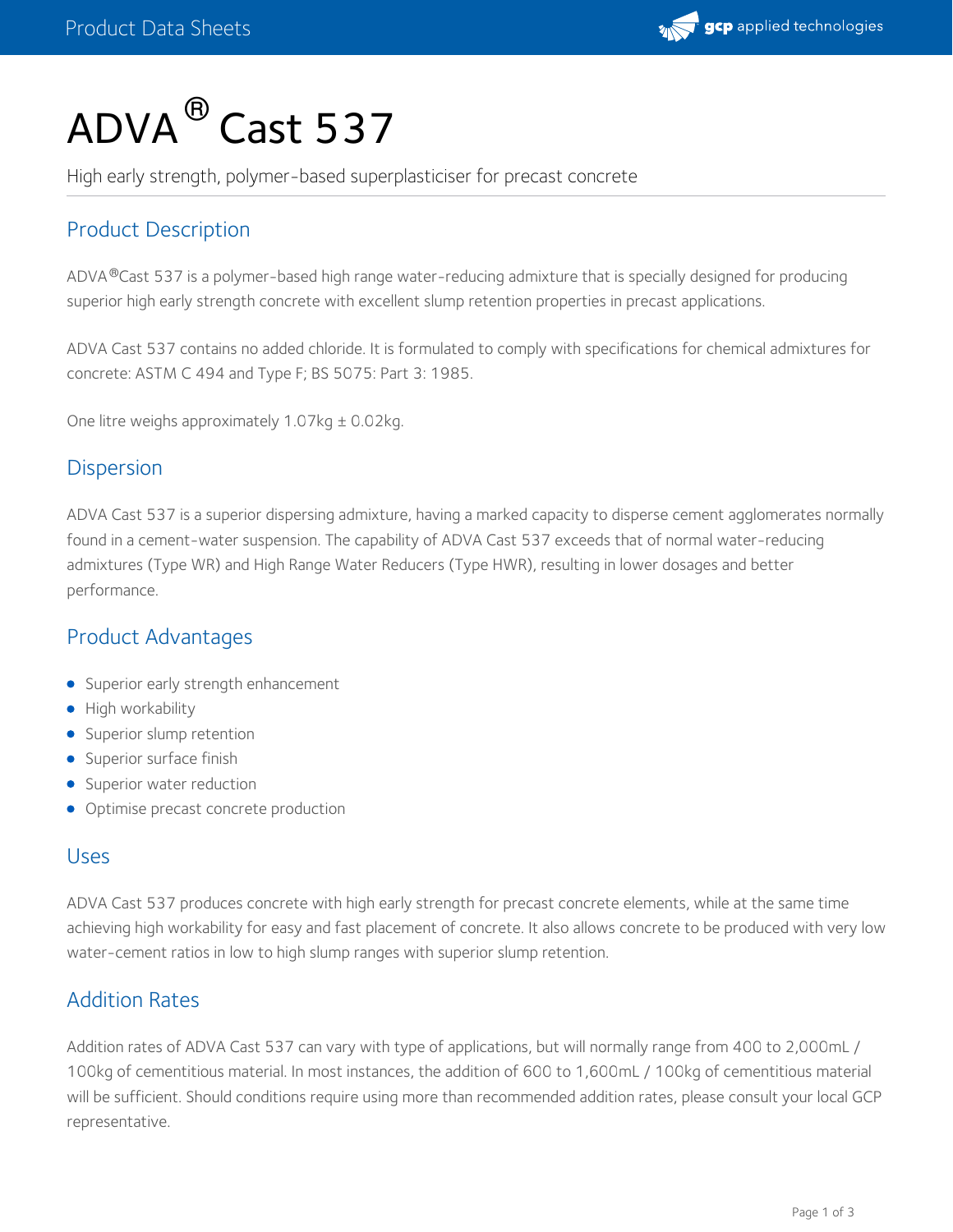

## **Compatibility**

ADVA Cast 537 is compatible with most water-reducing admixtures as well as specialty admixtures like accelerators, DCI®Corrosion Inhibitor, Eclipse®Shrinkage-Reducing Admixture and V-MAR®Rheology-Modifying Admixture. ADVA Cast 537 should not be used together with Naphthalene-based superplasticiser. Trial mixes need to be carried out to determine the compatibility between ADVA Cast 537 and other admixtures before use. All admixtures should be separately added to the concrete. Pretesting of the concrete should be performed to optimise dosages and addition sequence of these admixtures.

## Health and Safety

Please refer to ADVA Cast 537 Material Safety Data Sheet or consult GCP Applied Technologies.

## Advantages

#### Superior Early Strength Enhancement

ADVA Cast 537 accelerates cement hydration at a very early stage. Together with the very efficient dispersion effect, ADVA Cast 537 achieves very high early strength for the production of precast structural elements.

#### High Workability and Superior Slump Retention

ADVA Cast 537 is ideal for precast applications, where high early strength is desired, and where high workability with superior slump retention will aid faster placement and improved mix consolidation.

#### Superior Surface Finish

ADVA Cast 537 produces concrete with superior surface finish, without stickiness, tearing or spotty set characteristics.